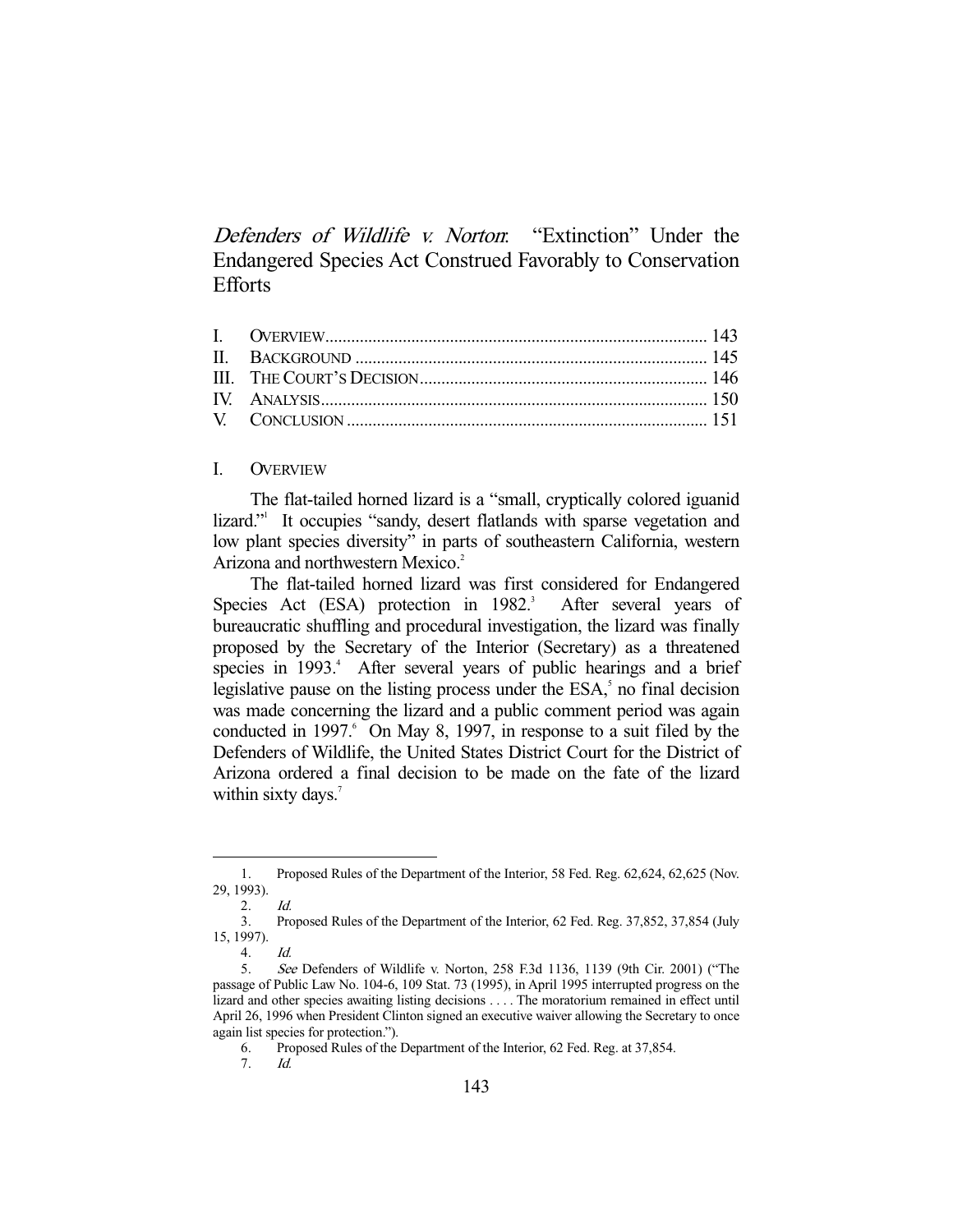Soon after the district court order, a combination of federal and state agencies implemented a Conservation Agreement (CA) designed to protect the lizard.<sup>8</sup> The CA was developed by the Federal Bureau of Land Management (BLM), the U.S. Fish and Wildlife Service, and state and local agencies.<sup>9</sup> The signatories agreed to voluntarily reduce threats to the lizard, attempt to stabilize the species' populations, and maintain its ecosystems.<sup>10</sup>

 A fundamental part of the CA was the designation of five "management areas" (MAs) that would be "subject to protective measures, including the monitoring of lizard populations, limitation of habitat disturbance including off-highway vehicle use, and acquisition of private inholdings."<sup>11</sup> Some of the measures adopted in the CA had already been in place and implemented by one or another of the signatory departments but many were new.<sup>12</sup>

 On July 15, 1997, Secretary Gail Norton issued her final decision (Notice) concerning the listing of the flat-tailed horned lizard for federal protection under the ESA.<sup>13</sup> She concluded that the lizard should be denied federal protection under the ESA.<sup>14</sup> As the United States Court of Appeals for the Ninth Circuit states, the Secretary based her decision on three factors: "(1) that population trend data did not conclusively demonstrate significant population declines; (2) that some of the threats to the lizard's habitat had grown less serious since the proposed rule was issued; and (3) that the recently devised 'conservation agreement would ensure further reductions in threats."<sup>15</sup> Secretary Norton also gave great weight to the fact that the lizard existed on large tracts of private land that had no impending threats of habitat destruction.<sup>16</sup>

 The Defenders of Wildlife, together with concerned groups and individuals, challenged the Secretary's action in the United States District Court for the Southern District of California.<sup>17</sup> The district court granted

<sup>8.</sup> See Norton, 258 F.3d at 1139.

<sup>9.</sup> See id. at 1139 n.5 ("The participating parties included . . . [t]he United States Bureau of Reclamation, the United States Marine Corps., the United States Navy, the Arizona Game and Fish Department, and the California Department of Parks and Recreation.").

<sup>10.</sup> *Id.* at 1139-40.

<sup>11.</sup> *Id.* at 1140.

 <sup>12.</sup> Id.

 <sup>13.</sup> Proposed Rules of the Department of the Interior, 62 Fed. Reg. 37,852 (July 15, 1997).

 <sup>14.</sup> Id.

 <sup>15.</sup> Norton, 258 F.3d at 1140.

 <sup>16.</sup> See Proposed Rules of the Department of the Interior, 62 Fed. Reg. at 37,860.

<sup>17.</sup> See Norton, 258 F.3d at 1136 (listing the other plaintiff-appellants as the Tucson Herpetological Society, the Horned Lizard Conservation Society, the Sierra Club, the Desert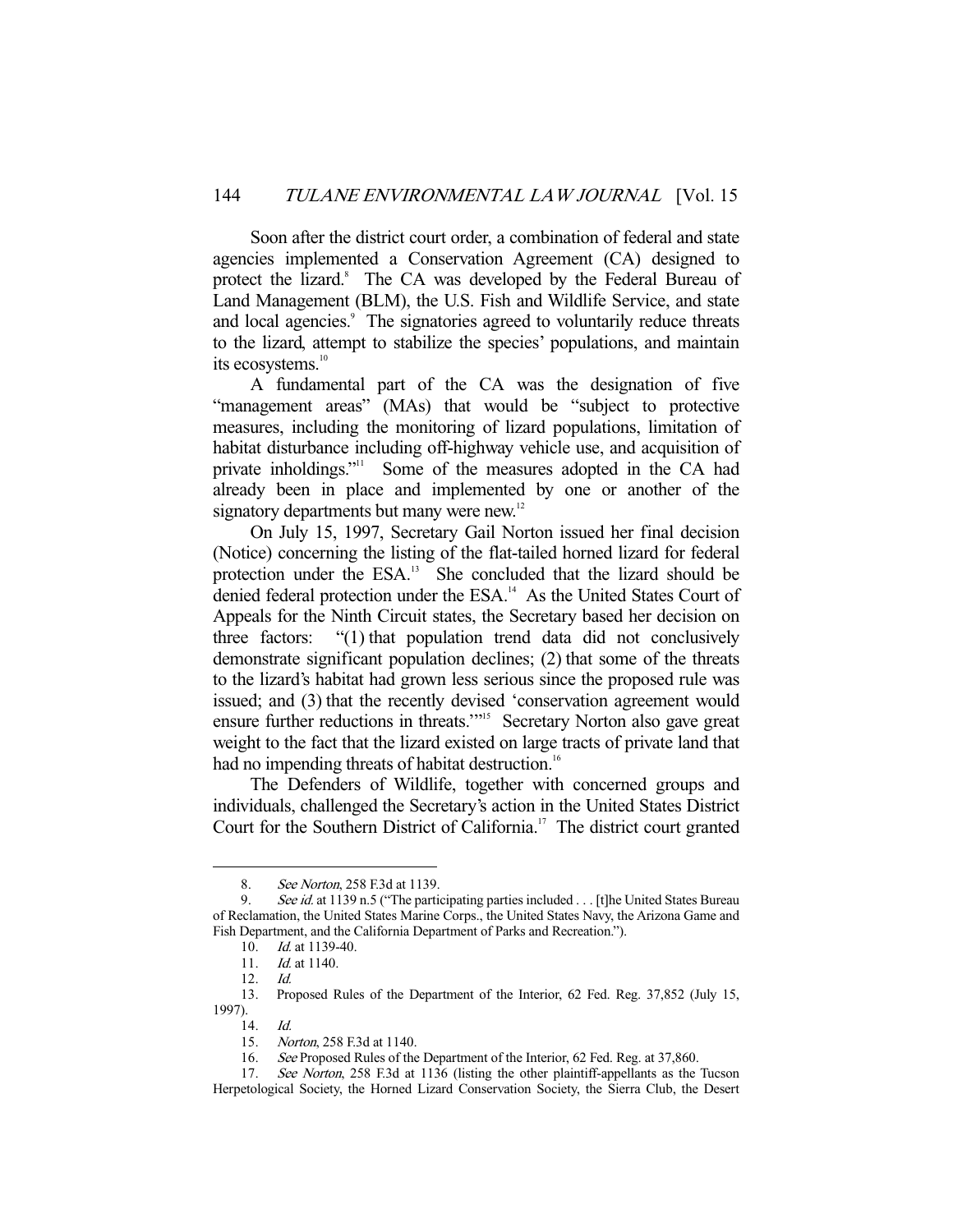the Secretary's motion for summary judgment and dismissed plaintiffs' action on the grounds that the Secretary's decision was within her discretion and made pursuant to statutorily appropriate processes.<sup>18</sup> Plaintiffs appealed the district court's decision to the Ninth Circuit. Defenders of Wildlife v. Norton, Secretary of the Department of the Interior, 258 F.3d 1136 (9th Cir. 2001).

### II. BACKGROUND

 In response to a growing socio-environmental consciousness and a rising rate of species extinctions, Congress adopted the Endangered Species Act of 1973.<sup>19</sup> The ESA states that species of "fish, wildlife, and plants are of esthetic, ecological, educational, historical, recreational, and scientific value to the Nation and its people.<sup>220</sup> The ESA provides for the protection of species by minimizing the damaging impact on those species from economic, social, and industrial development and from hunting.<sup>21</sup> Congress stated that the purpose of the ESA was to "provide a means whereby the ecosystems upon which endangered species and threatened species depend may be conserved [and] to provide a program for the conservation of such endangered species and threatened species."<sup>22</sup> Thus Congress envisioned a two-part conservation scheme under the ESA: one directed specifically at the conservation of the ecosystem and one directed at the preservation of the species itself.<sup>23</sup>

 The listing of a species for protection under the ESA is an administrative procedure that begins with an "interested person" filing a petition with the Department of the Interior.<sup>24</sup> The Secretary makes a determination as to "whether the petition presents substantial scientific or commercial information" to show if the species may be worthy of listing.<sup>25</sup> If the Secretary so decides, an administrative process of

Protective Council, the Biodiversity Legal Foundation, Dale Turner, Wendy Hodges, & Francis Allan Muth).

<sup>18.</sup> See id. at 1140.

<sup>19.</sup> See David P. Berschaur, Is the "Endangered Species Act" Endangered?, 21 Sw. U.L. REV. 991 (1992).

 <sup>20. 16</sup> U.S.C. § 1531(a)(3) (1994).

<sup>21.</sup> *See* Berschaur, *supra* note 19, at 992.

 <sup>22. 16</sup> U.S.C. § 1531(b).

<sup>23.</sup> See Berschaur, *supra* note 19, at 992-93 ("Although the Act does not define or protect 'ecosystems,' it does provide for habitat acquisition and defines endangered or threatened species in terms of habitat . . . .").

<sup>24. 16</sup> U.S.C. § 1533(b)(3)(a); see also Berschaur, supra note 19, at 993.

 <sup>25. 16</sup> U.S.C. § 1533(b)(3)(a).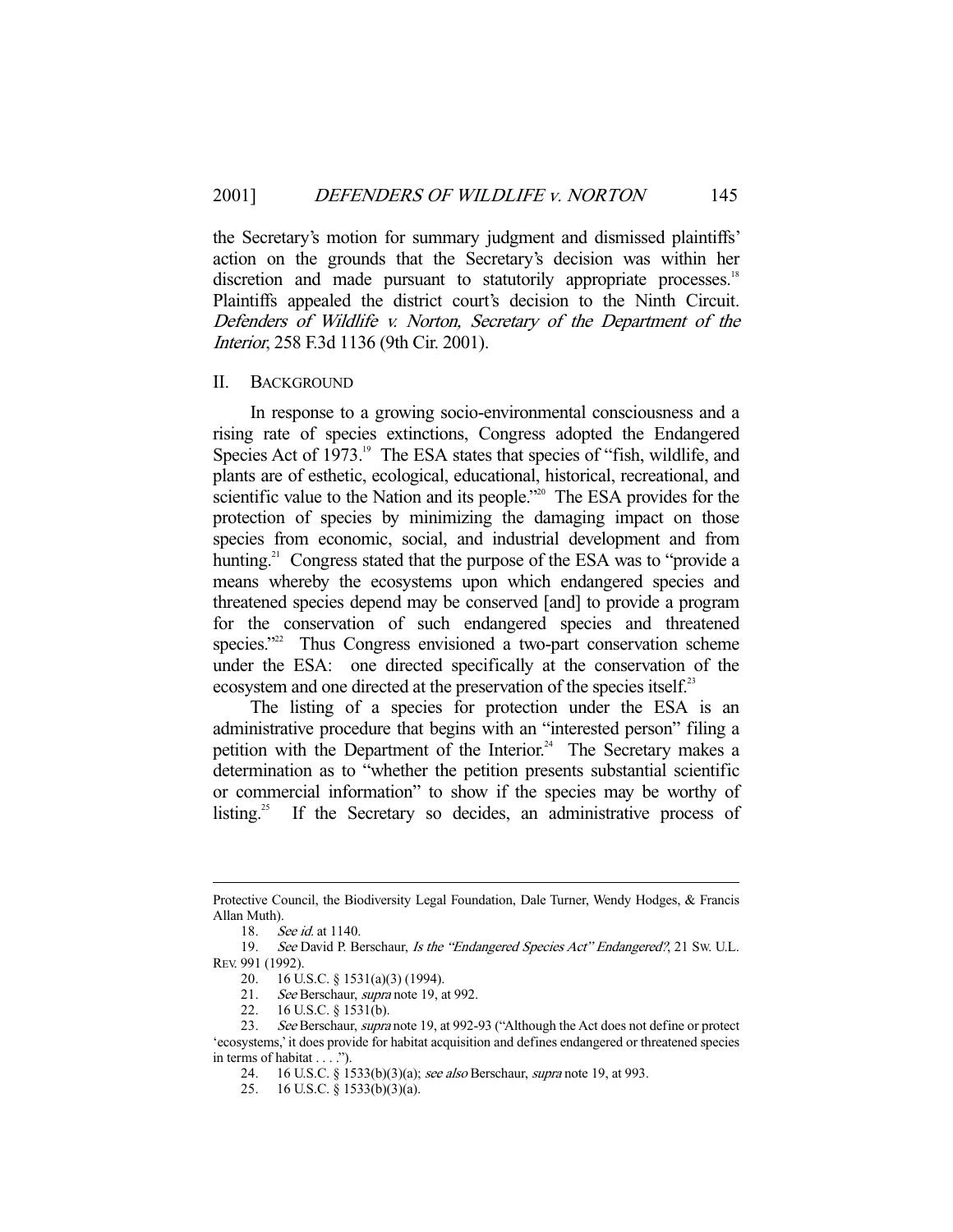investigation ensues involving "notice and comment rule-making procedures."26

 This administrative process is designed to gather information to determine, according to a series of statutory guidelines, $2^7$  whether or not the species that is the subject of the petition is "endangered" or "threatened" as defined by the ESA itself. $28$  An endangered species is "any species which is in danger of extinction throughout all or a significant portion of its range."<sup>29</sup> A threatened species is defined as "any species which is likely to become an endangered species within the foreseeable future throughout all or a significant portion of its range."<sup>30</sup> In making his or her decision, the Secretary must decide "solely on the basis of the best scientific and commercial data available to him [and] taking into account those efforts, if any, being made by any State or foreign nation, or any political subdivision of a State or foreign nation."<sup>31</sup>

## III. THE COURT'S DECISION

 Essentially, plaintiffs-appellants contend that the scientific data available to the Secretary at the time of her determination shows that the lizard is, for purposes of the ESA, endangered. $32$  Plaintiffs-appellants claim that as many as five of the statutory factors to be used in the determination are satisfied.<sup>33</sup> The Secretary responds to this contention with two arguments: (1) although the lizard may be threatened on private land, there is adequate habitat on public land to preserve the species, and (2) the recent CA will add protections and preserve the lizard population.<sup>34</sup>

 The essential conflict in reasoning between the plaintiffs-appellants and defendants-appellees centers on the lizard's population on private as opposed to public lands.<sup>35</sup> Plaintiffs-appellants focus on the loss of

<sup>26.</sup> Berschaur, *supra* note 19, at 994.

<sup>27. 16</sup> U.S.C. § 1533(a)(1)-(a)(1)(E) ("The Secretary shall ... determine whether any species is an endangered species or a threatened species because of any of the following factors: (A) the present or threatened destruction, modification, or curtailment of its habitat or range; (B) overutilization for commercial, recreational, scientific, or educational purposes; (C) disease or predation; (D) the inadequacy of existing regulatory mechanisms; or (E) other natural or manmade factors affecting its continued existence.").

<sup>28.</sup> *Id.* § 1533(b)(1)(B).

 <sup>29.</sup> Id. § 1532(6).

<sup>30.</sup> *Id.* § 1532(20).<br>31. *Id.* § 1533(b)(1 *Id.* § 1533(b)(1)(A).

 <sup>32.</sup> See Defenders of Wildlife v. Norton, 258 F.3d 1136, 1140 (9th Cir. 2001).

 <sup>33.</sup> Id.

 <sup>34.</sup> Id.

 <sup>35.</sup> Id. at 1140-41.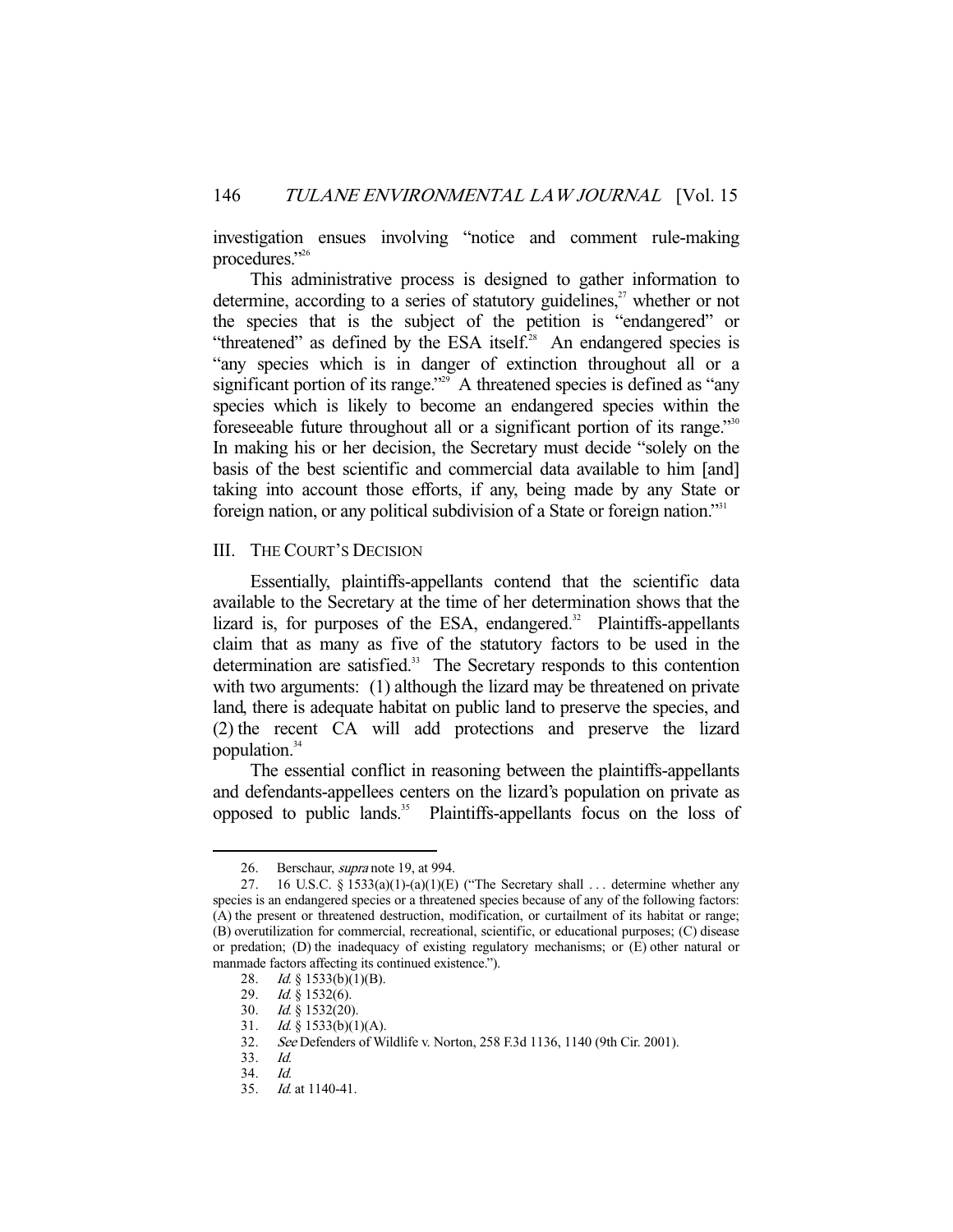habitat on private lands while the Secretary relies on conservation efforts on public lands to support her contention that the lizard is not in need of federal protection under the ESA.<sup>36</sup> The Ninth Circuit believes the solution to the conflict lies in determining which of the parties' different suggested definitions of "in danger of extinction throughout all or a significant portion of its range $\mathbb{S}^{37}$  should guide determinations under the  $ESA.<sup>38</sup>$ 

 The ESA states that a species should be classified as endangered if it is "in danger of extinction throughout all or a significant portion of its range."<sup>39</sup> The Ninth Circuit cites no cases of precedence and, apparently, 16 U.S.C.A. § 1532(6) has never been defined by any court. The Ninth Circuit begins with a general finding that the statute is, on its face, ambiguous.40 Because "extinction" means, generally, that an entire species has died out, the language of  $\S 1532(6)$  is "something of an oxymoron" and is used "in a manner in some tension with ordinary usage."41 Both plaintiffs-appellants and defendant-appellees propose explanations for the odd language of the statute.

 The Secretary argues that the language should be interpreted to mean that a species is endangered for the purposes of the ESA if it "faces threats in enough key portions of its range that the entire species is in danger of extinction, or will be within the foreseeable future.<sup>742</sup> The Ninth Circuit interprets this to mean that the Secretary "assumes that a species is in danger of extinction in a 'significant portion of its range' only if it is in danger of extinction everywhere."43 This is unacceptable to the court as the statute itself makes a distinction between the ideas that a species may be threatened with extinction in all or only in a particular portion of its range.<sup>44</sup>

<sup>36.</sup> Id.; see also Proposed Rules of the Department of the Interior, 62 Fed. Reg. 37,852, 37,858 (July 15, 1997) ("Because of the large amount of flat-tailed horned lizard habitat located on public lands within the United States and the reduction of threats on these lands due to changing land-use patterns and conservation efforts of public agencies, threats due to habitat modification and loss do not warrant listing of the species at this time.").

 <sup>37. 16</sup> U.S.C. § 1532(6).

<sup>38.</sup> *Norton*, 258 F.3d at 1140-41.<br>39. 16 U.S.C. § 1532(6).

<sup>16</sup> U.S.C. § 1532(6).

 <sup>40.</sup> Norton, 258 F.3d at 1141.

 <sup>41.</sup> Id. ("According to the Oxford English Dictionary, 'extinct' means 'has died out or come to an end . . . . Of a family, class of persons, a race of species of animals or plants: Having no living representative.'").

 <sup>42.</sup> Id.

 <sup>43.</sup> Id.

<sup>44.</sup> *Id.* at 1142.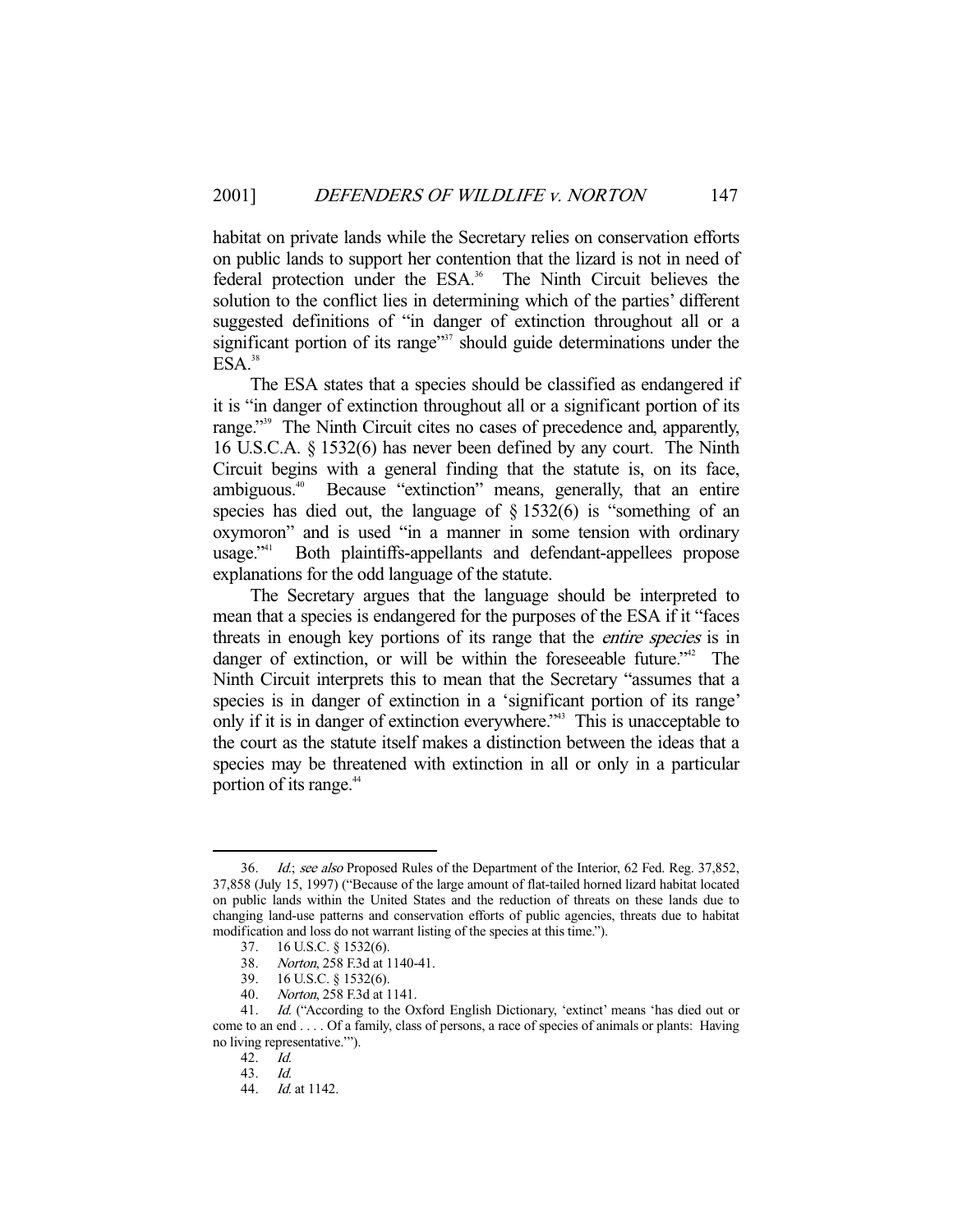In interpreting a statute, a court follows a "'natural reading . . . which would give effect to all of [the statute's] provisions."<sup>45</sup> The Ninth Circuit rejected the Secretary's proposed interpretation as a redundant and ineffective reading of the provision.<sup>46</sup>

 The plaintiffs-appellants offer their own interpretation of the provision. Plaintiffs argue that a better way to determine whether or not a species is endangered is by taking a quantitative approach.<sup>47</sup> Plaintiffs contend that "the projected loss of 82% of the lizard's habitat in this case constitutes 'a substantial portion of its range."<sup>48</sup> To support its argument, plaintiffs cite to instances of other species that have been classified as endangered or threatened after the loss of smaller amounts of habitat, specifically, the steelhead trout,<sup>49</sup> the coho salmon,<sup>50</sup> and the Coachella Valley fringe-toed lizard<sup>51</sup> as specific examples.<sup>52</sup> Plaintiffs argue, in effect, that there should be a bright-line rule implemented so that when a species loses a particular, pre-determined percentage of its habitat (plaintiffs do not suggest a specific percentage) it automatically should qualify for protection under the ESA.

 The Ninth Circuit rejected this interpretation of the statute for several reasons, the first being that a percentage-based interpretation is simply illogical because a species might have a very wide range and could suffer the loss of a high percentage of it without the species itself being threatened.<sup>53</sup> A species population distributed over a wide range might suffer the loss of a high percentage of its historical habitat but not lose the areas where its population is most dense and therefore most critical to its survival as a species.<sup>54</sup> Further, the court points out, if Congress had intended the use of a threshold percentage to be used in

 <sup>45.</sup> Id. (quoting United Food & Commercial Workers Union Local 751 v. Brown Group, Inc., 517 U.S. 544, 549 (1996)).

 <sup>46.</sup> See id.

<sup>47.</sup> *See id.* at 1143.

 <sup>48.</sup> Id.

 <sup>49.</sup> See Fed'n of Fly Fishers v. Daley, 131 F. Supp. 2d 1158, 1170 (N.D. Cal. 2000) (finding that even though sixty-four percent of its range was protected, the steelhead trout still qualified for federal protections under the ESA).

<sup>50.</sup> See ONRC v. Daley, 6 F. Supp. 2d 1139, 1157 (D. Or. 1998) (finding that even though thirty-five percent of its range was already federally protected under another program, the coho salmon qualified for federal ESA protections).

 <sup>51.</sup> See Proposed Rules of the Department of the Interior, 45 Fed. Reg. 63,812, 63,817-18 (Sept. 25, 1980) (finding that even though half of its historical range was still intact, the Coachella Valley fringe-toed lizard qualified as a threatened species under the ESA).

 <sup>52.</sup> Norton, 258 F.3d at 1143.

 <sup>53.</sup> Id.

<sup>54.</sup> Id. at 1143 n.9 ("Such an interpretation would fail to protect species in danger of extinction because it might not allow listing of species where areas of range vital to the species' survival-but not the majority of the range-face significant threats.").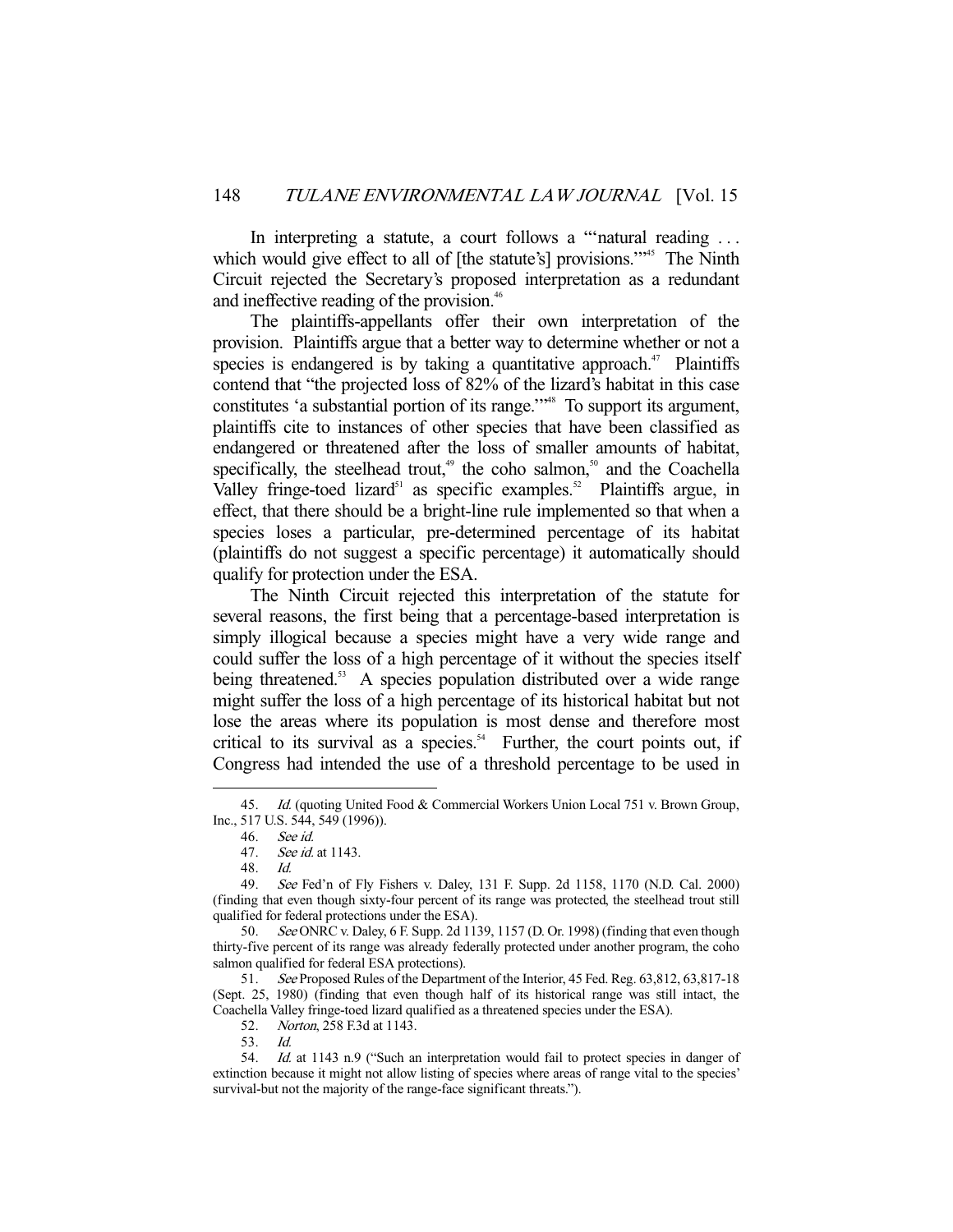determining which species are threatened, it would have included it in the statute itself.<sup>55</sup>

 The Ninth Circuit turned to the legislative history of the ESA to determine what interpretation of the statute is appropriate. The court pointed out that the ESA was the third statute enacted to preserve endangered species. The first was the Endangered Species Conservation Act, which described a species as endangered only if it faced global extinction.<sup>56</sup> The second was the Endangered Species Preservation Act, which described an endangered species as one that faced the loss of its entire habitat.<sup>57</sup> Neither statute provides protection for species endangered only in a "significant portion of its range."<sup>58</sup>

 The ESA, according to the court, incorporated the "significant portion of its range" language to allow the Secretary more flexibility in making determinations and offering protections in addition to allowing more state and local participation in species protection efforts.<sup>59</sup> To back up this assessment, the court cites the case of the American alligator:

[T]he range of the [American] alligator stretched from the Mississippi Delta in Louisiana to the Everglades of Florida. Its distribution over that range, however, varied widely. While habitat loss had pushed the species to the verge of extinction in Florida, conservation efforts had resulted in an overabundance of alligators in Louisiana. . . . In order to address problems such as this, the Act [ESA] allows the Secretary to "list an animal as endangered through all or a portion of its range."<sup>60</sup>

 The court further quotes the comments of Senator Tunney who described the proper interpretation of "significant portion of its range": "An animal might be endangered in most states but overpopulated in some.... In that portion of its range where it was not threatened with extinction, the States would have full authority to use their management skills. . . . "<sup>61</sup> The court cites several instances of a species being protected in one area or portion of its range and unprotected by the ESA in others.<sup>62</sup>

 The Ninth Circuit, examining the legislative history, declares its interpretation of the provision as meaning that "a species can be extinct

 <sup>55.</sup> Id. at 1143.

 <sup>56.</sup> See Endangered Species Conservation Act, Pub. L. 91-135 § (3)(a), 83 Stat. 275 (Dec. 5, 1969).

 <sup>57.</sup> See Endangered Species Preservation Act, Pub. L. 89-669 § 1(c), 80 Stat. 926 (Oct. 15, 1966).

 <sup>58.</sup> Norton, 258 F.3d at 1144.

 <sup>59.</sup> Id.

 <sup>60.</sup> Id. (quoting 62 Fed. Reg. 25,669 (July 25, 1973)).

 <sup>61.</sup> Id. (quoting 62 Fed. Reg. 25,669).

 <sup>62.</sup> Id. at 1145.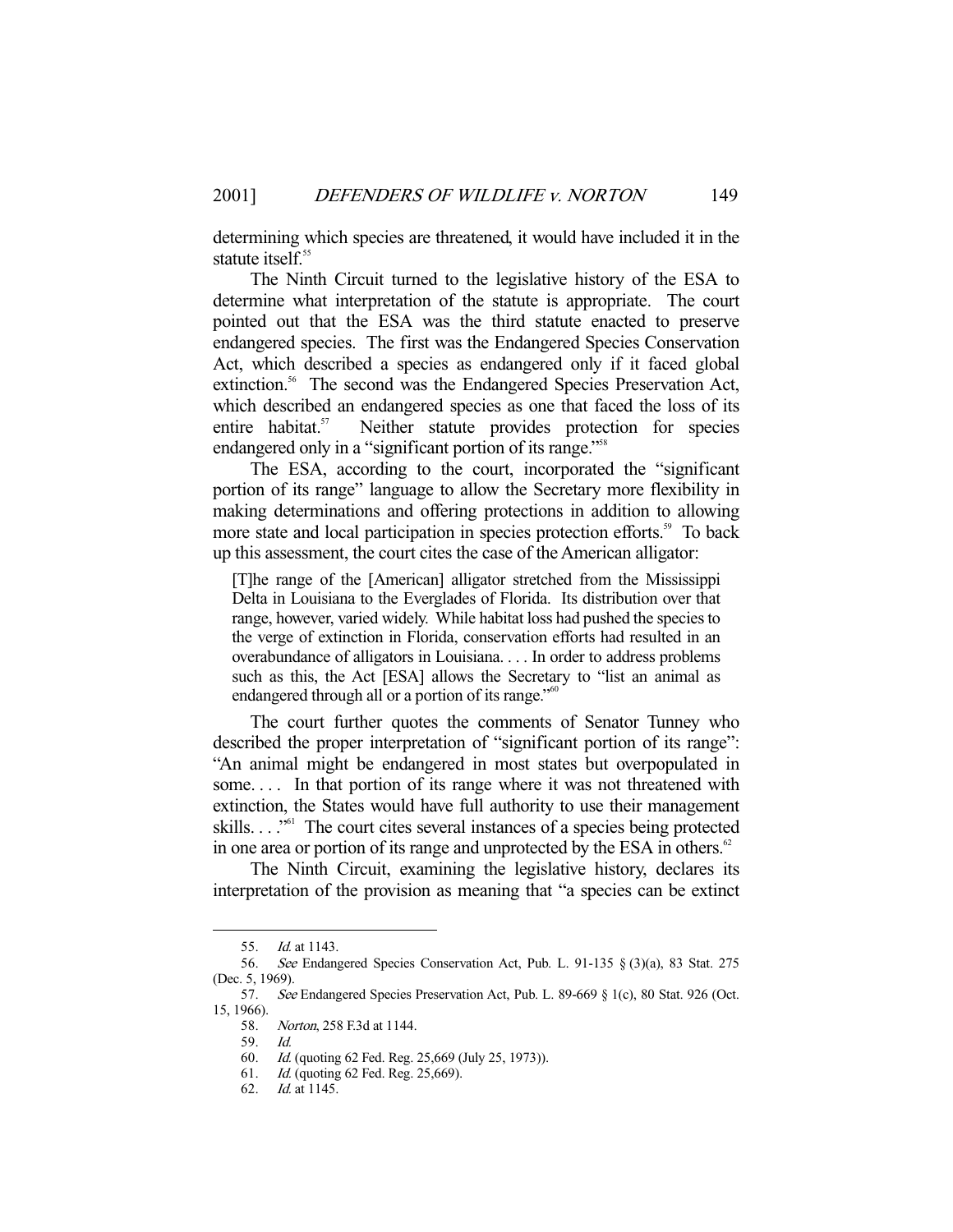'throughout . . . a significant portion of its range' if there are major geographical areas in which it is no longer viable but once was."63 Further, the areas do not have to be within one another's national or state boundary, although they can be.<sup> $64$ </sup> The Secretary is to be given wide discretion in determining exactly what a "significant portion" is but when the area of habitat for a species has become much smaller than it once was, the Secretary must offer an explanation.<sup>65</sup>

 As applied to the fact-scenario of the noted case, the Ninth Circuit determines that had Secretary Norton followed the correct standard for determining whether or not a species was endangered for purposes of the ESA, she may very well have determined that the flat-tailed horned lizard qualified.<sup>66</sup> First of all, the areas of lizard habitat on private land may constitute "a significant portion of its range."<sup>67</sup> Second, utilizing the appropriate interpretation of the statute, the lizard may face particularly dire threats in "either California or Arizona, or in major subportions of either state."68 Furthermore, while the Secretary relies on the promise of the CA to protect the population of lizards, she is not specific as to when and to what extent it will be implemented by the various agencies.<sup>69</sup> Therefore, the Ninth Circuit reverses the district court's granting of defendants' motion to dismiss and remands the case to the Secretary for consideration.<sup>70</sup>

### IV. ANALYSIS

 The Ninth Circuit has issued a decision that will have far-reaching implications in all future ESA determination processes. For one, the Ninth Circuit states emphatically that in determining whether a species is endangered "throughout ... a significant portion of its range," the Secretary is to make no distinction between public land and private lands but must consider the range of the species as a whole.<sup>71</sup> Former Secretaries had not distinguished between public and private lands; in

-

71. Id.

<sup>63.</sup> *Id.*<br>64. *Id.* 

<sup>64.</sup> 

 <sup>65.</sup> Id.

 <sup>66.</sup> Id. at 1146.

 <sup>67.</sup> Id.

 <sup>68.</sup> Id.

 <sup>69.</sup> See id. 70. Id. at 1146-47.